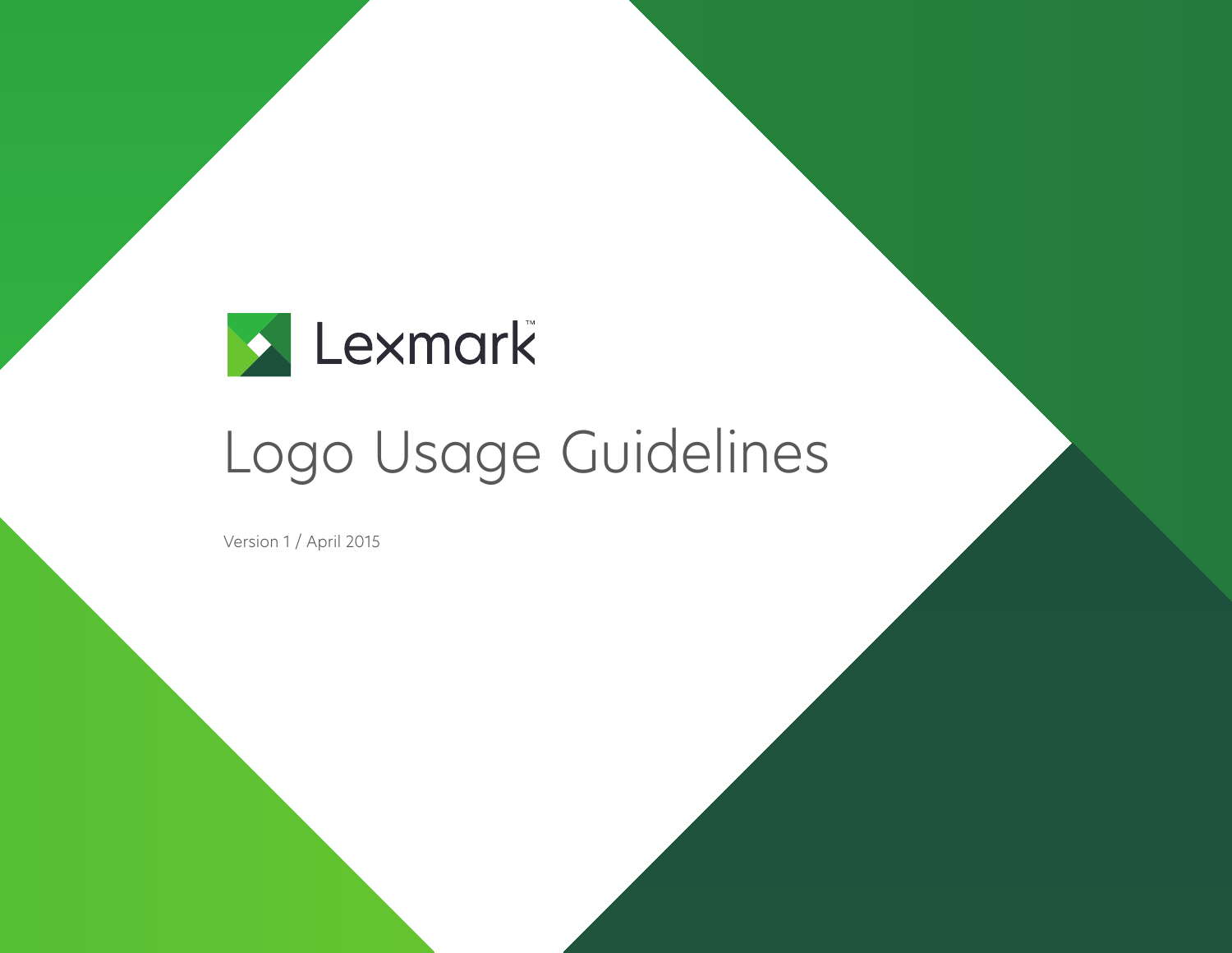## The Lexmark logo **1.0**

The Lexmark logo is evocative, modern, forward-thinking and aspirational.

The icon reflects the aperture into information clarity, and the evolution of the traditional Lexmark diamond. It represents the idea of a lens, of a portal to insight, a means of focus, discovery, clarity, and precision.

The wordmark is shaped from a bespoke typeface that has clever hints toward the broader identity, namely shared angular forms that create harmony between the symbol and the wordmark.

The icon and the wordmark are inseparable. Neither should be shown alone.





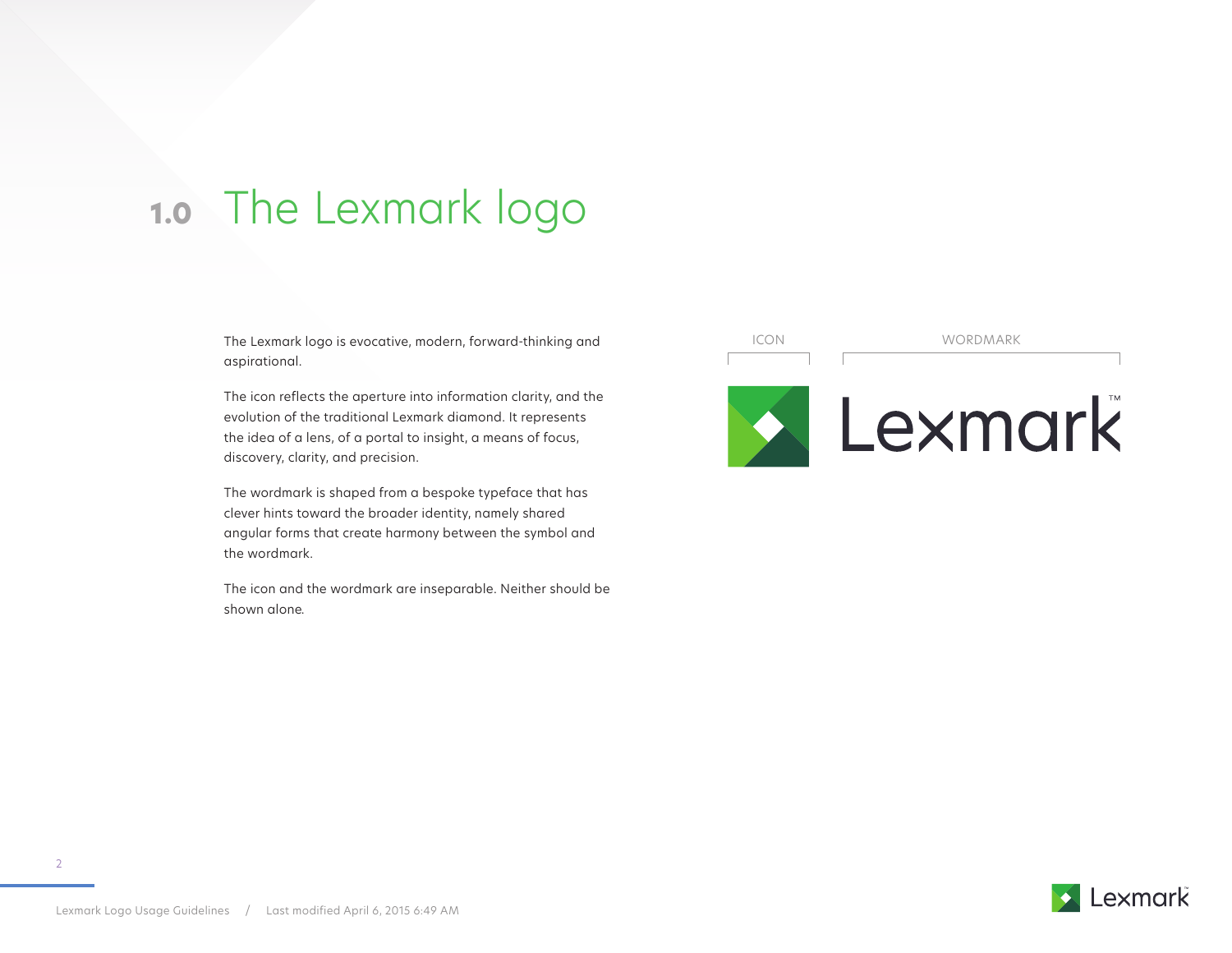## **1.1** Physical requirements



### **Clear space**

The Lexmark logo should retain a reasonable amount of clear space to avoid clutter in layouts.





offline: 1" digital: 100px

## **Minimum size**

In order to retain fidelity and brand integrity, please limit minimum size to 1" in print applications and 100px in digital.

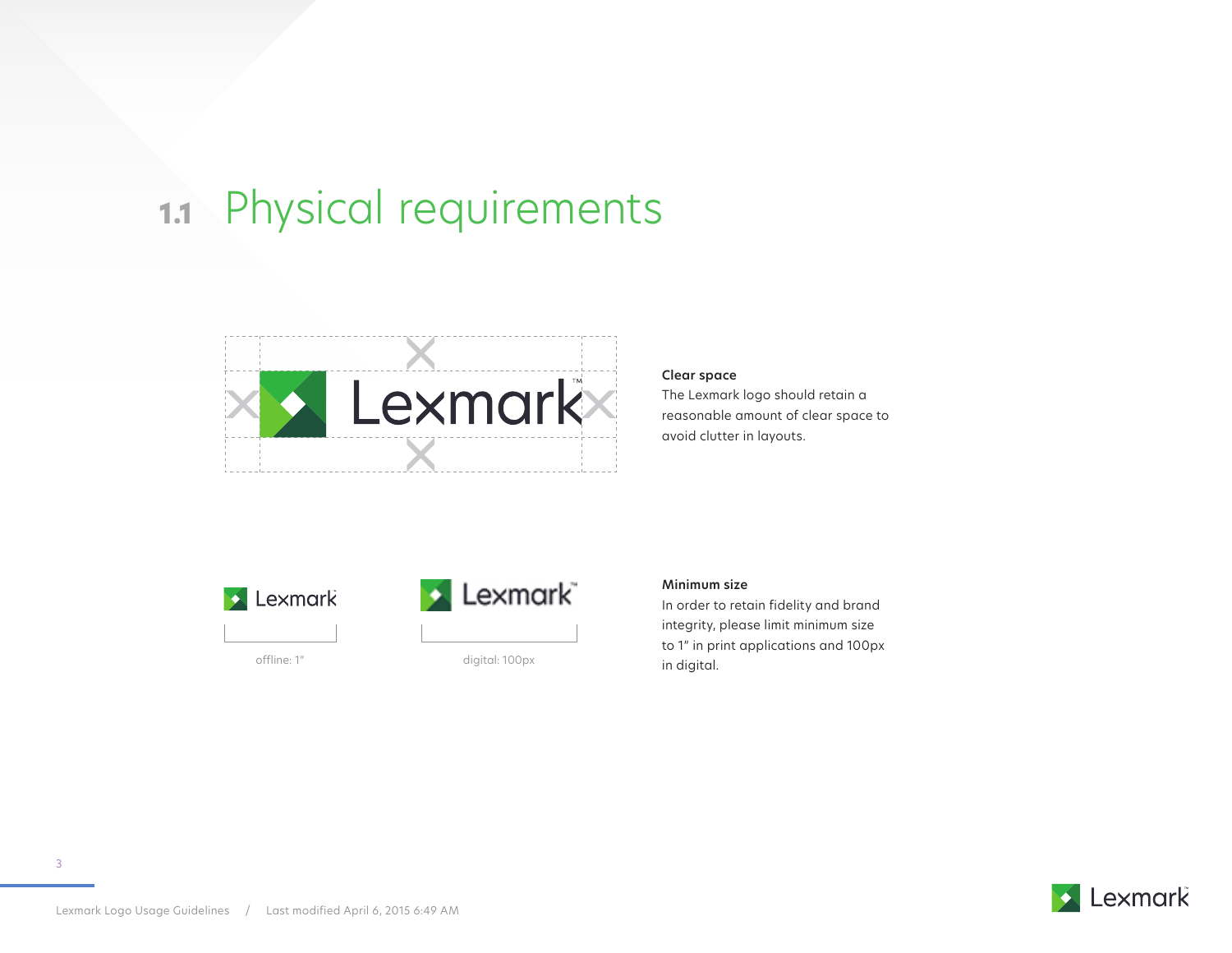## **1.2** Color variations



**Exmark** 

**X** Lexmark

## **Primary logo** This default logo

should be used whenever possible. Must appear on a field of white.

**Variation: Reversed** For use only on very dark grey or black. Inner space of icon should remain transparent.

## A note on formats

## **CMYK**

For use in all printing applications. If printing with Pantone values is required, a Pantone version is available upon request.

## **RGB**

For use in all digital and screen applications, including websites.

#### **.eps**

Vector format for printing.

### **.jpg and .png**

Raster format for digital applications. PNG files are transparent.

**Variation: Mono** For use exclusively in situations where color is not an option.



Lexmark Logo Usage Guidelines / Last modified April 6, 2015 6:49 AM